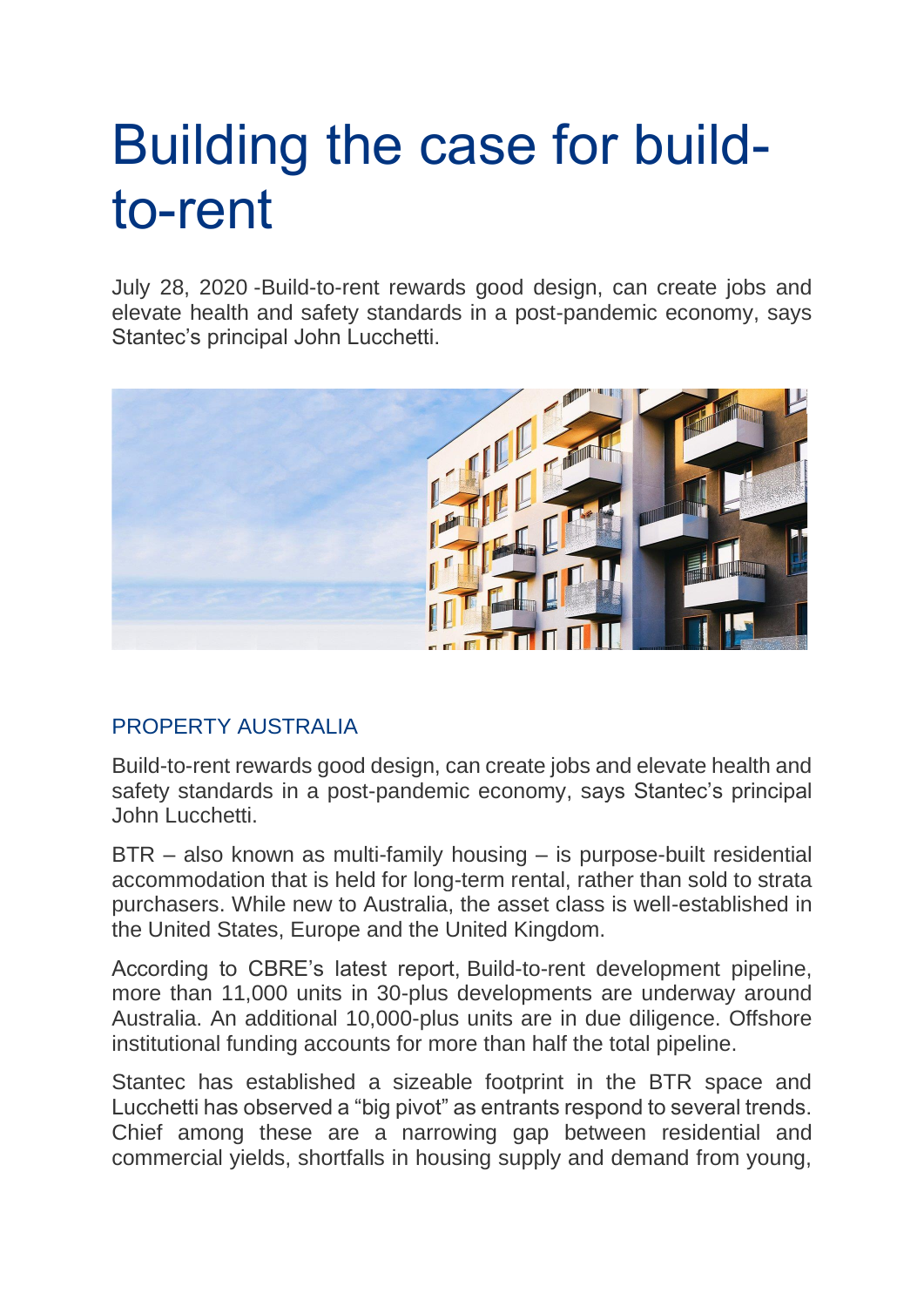urban professionals who prioritise lifestyle and location over homeownership.

Importantly, BTR is focused on large institutional-grade product. The average project size is around 350 units, which means owners gain operational efficiencies through economies of scale.

"BTR rewards good design and engineering," Lucchetti explains.

"Owners are incentivised to invest in building performance because they hold the asset over the long term. And because owners must compete for their clients every month they are focused on the whole experience."

Mirvac was a first mover in the BTR asset class in Australia, following the launch of its \$1 billion BTR 'club' in 2018. The developer recently completed its first project – the \$200 million Indigo development at Sydney Olympic Park – and has three Melbourne projects underway.

Oxford Properties, the real estate investment arm of one of Canada's largest pension funds, has lodged a development application for a 39 storey residential tower above Pitt Street Metro in Sydney.

Greystar, Qualitas and the Clean Energy Finance Corporation have also entered the market. Most recently, the Queensland Government announced a BTR pilot project as part of its COVID-19 stimulus package, with plans to supply more than 750 dwellings.

Stantec has delivered the first stage of Sentinel Real Estate Corporation's Element 27 in Subiaco, which Lucchetti says is a "first of its kind" in Western Australia. Stantec is also working on Sentinel's first Victorian development in West Melbourne.

Typical BTR amenities include features that attract tenants' attention, like concierge and dry-cleaning services, parcel delivery and cool rooms. But less obvious offerings, like energy efficient design and fixtures that reduce utility bills, are also value-adds.

"We are pleased to be having enthusiastic conversations with our clients around energy efficiency, equipment lifecycle costs and building performance," Lucchetti explains.

BTR is also upping the ante on automation and the Internet of Things. Lucchetti says smart home technology is a clear market differentiator.

"We are also seeing a much bigger drive towards data collection, because owners want to understand how their building is performing in comparison to a portfolio of global assets."